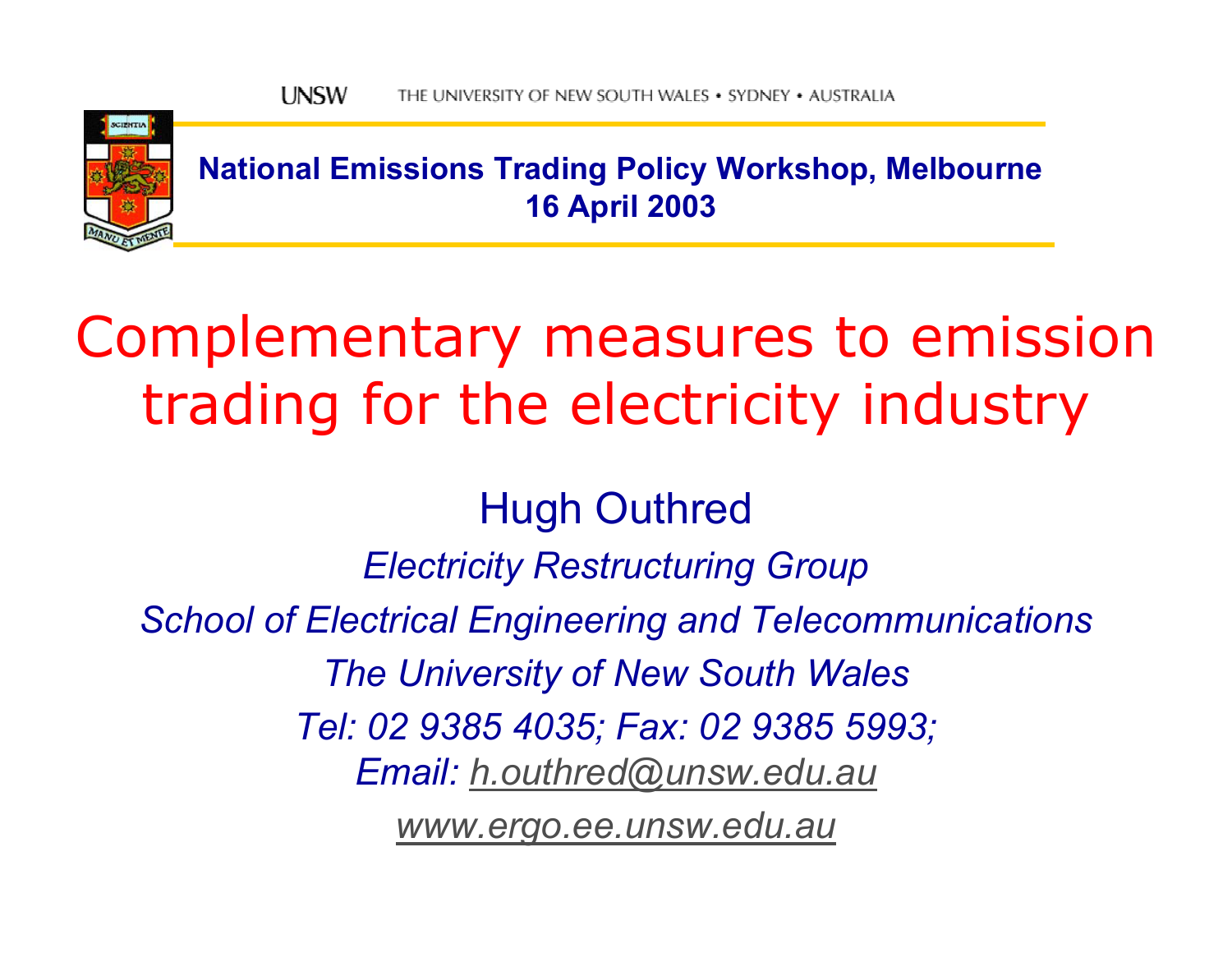

# **Outline**

- • Lessons from electricity industry restructuring: –Strengths & weaknesses of "designer" markets
- • Design of complementary measures for the electricity industry:
	- Supply-side examples
	- Demand-side examples
	- $\mathcal{L}_{\mathcal{A}}$  , and the set of the set of the set of the set of the set of the set of the set of the set of the set of the set of the set of the set of the set of the set of the set of the set of the set of the set of th  $-$  Innovation  $\&$  structural adjustment
- Conclusions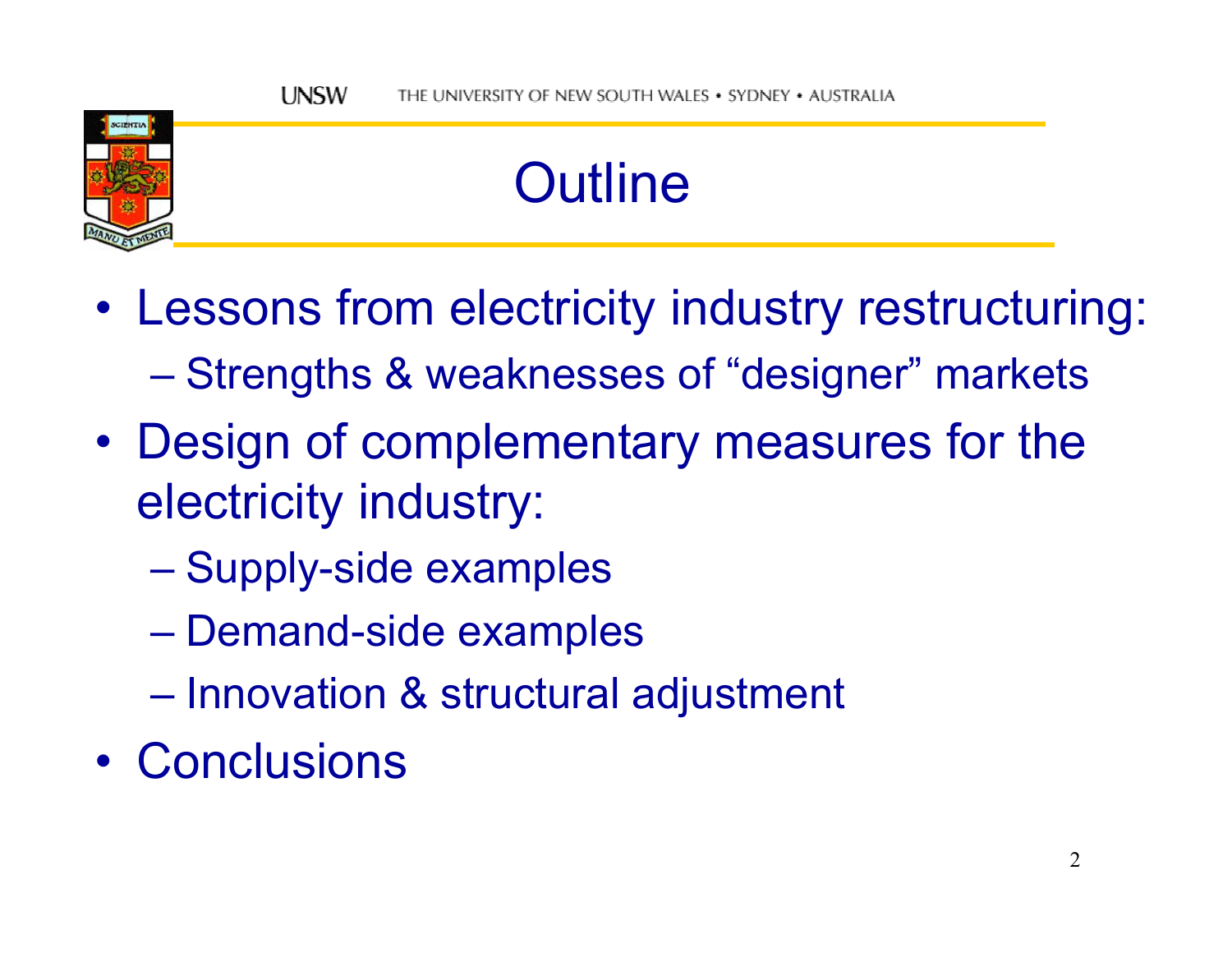

# Lessons from electricity restructuring

- • NEM is a "designer" market:
	- Governments created & can change the rules:
		- Require long-term stability for climate change
	- $\mathcal{L}_{\mathcal{A}}$  , and the set of the set of the set of the set of the set of the set of the set of the set of the set of the set of the set of the set of the set of the set of the set of the set of the set of the set of th Long-term outcomes hard to predict:
		- Easier to deliver efficient operation than investment
- NEM rules favour incumbents:
	- Much easier to write rules for existing players than new ones, eg:
		- Recognised barriers to distributed generation and end-use efficiency (IPART DM Inquiry, 2002)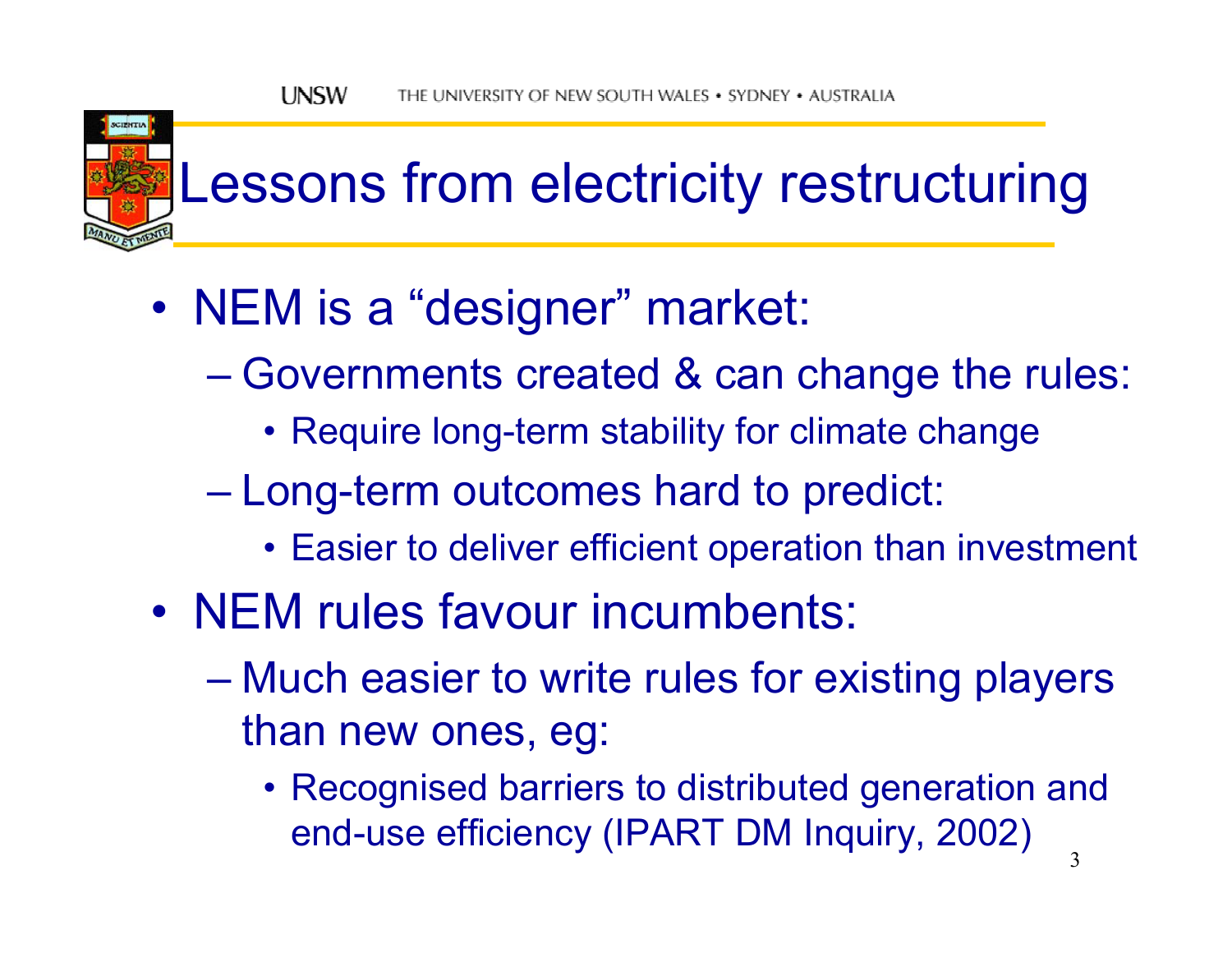

### Complementary measures: Supply side examples

- •• Solve group-decision making problems, eg:
	- Connection framework for small generators
	- $\mathcal{L}_{\mathcal{A}}$  , and the set of the set of the set of the set of the set of the set of the set of the set of the set of the set of the set of the set of the set of the set of the set of the set of the set of the set of th  $-$  Interval metering for all industry participants
	- Better management of variable gas demand
	- Regional planning for wind farms
- •• Improve market design & policy framework:
	- NEC treatment of intermittent generation
	- Derivative markets for electricity & permits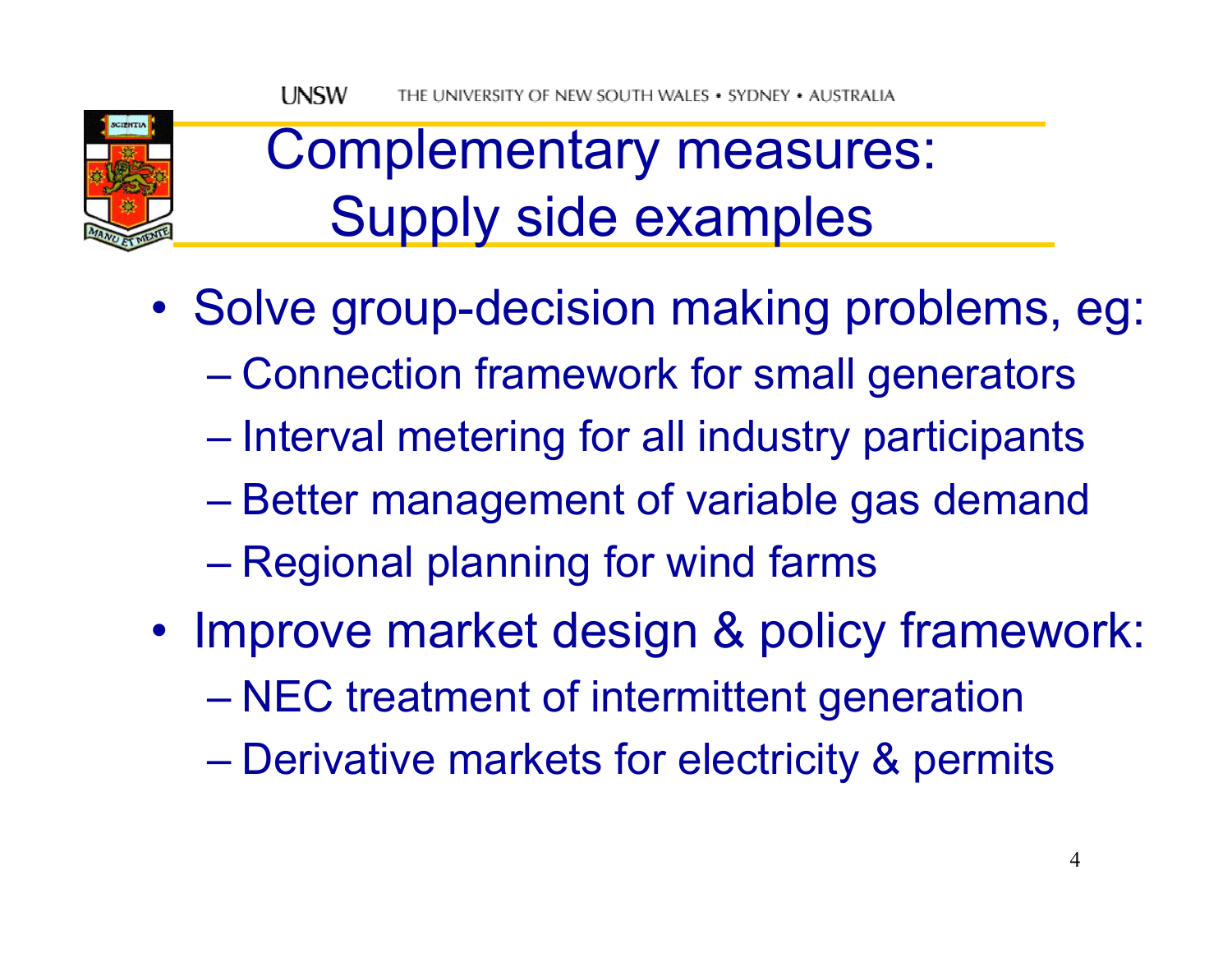

#### Complementary measures: Demand side examples

• Most end-users value electricity more by its absence than its presence:

– ET price-effects unlikely to change behaviour

- • Group-decision complementary measures:
	- Appliance & equipment standards
	- Building infrastructure standards
	- Workforce skills & community education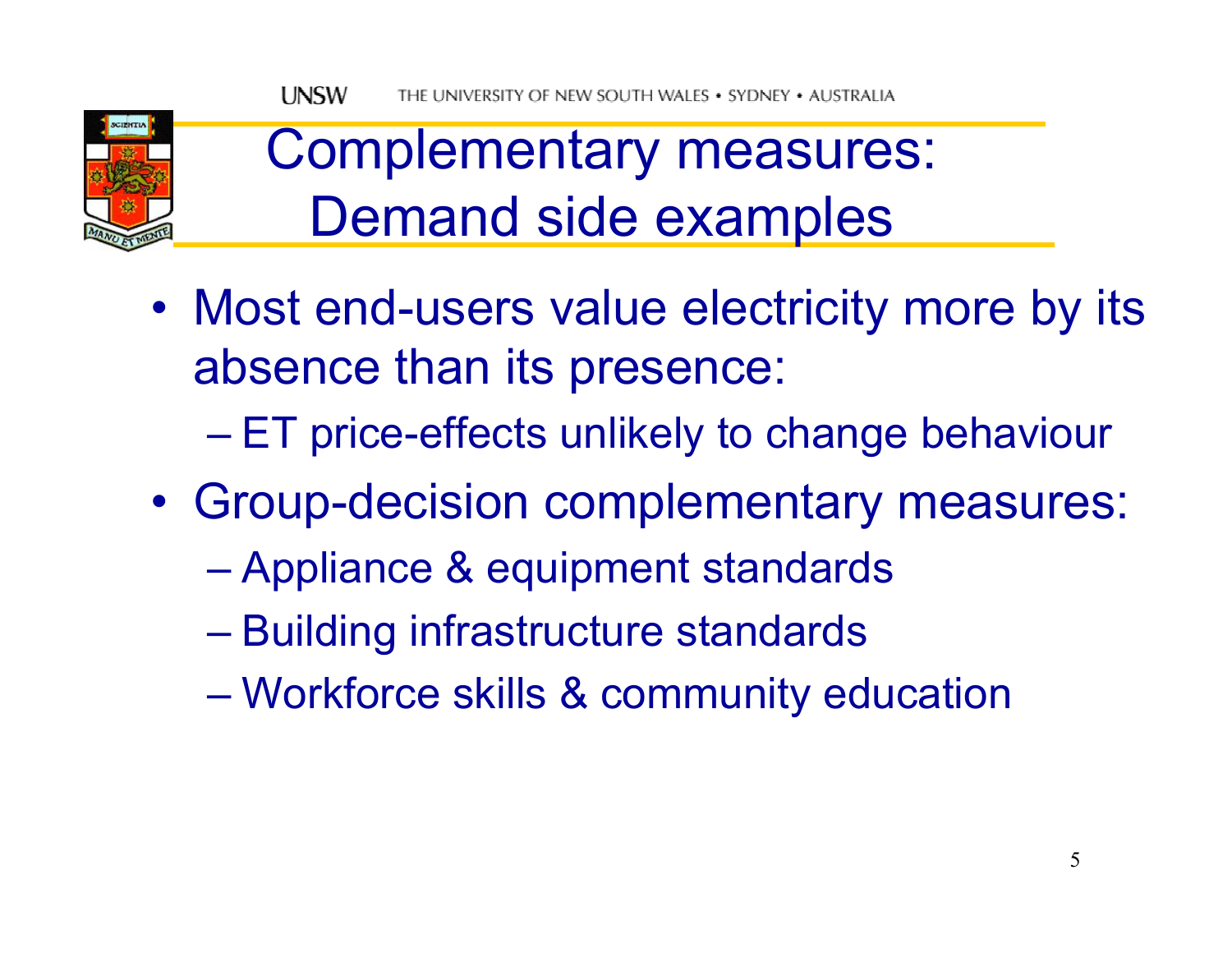

#### Complementary measures: Innovation & structural adjustment

- • Market-driven innovation requires:
	- Clear & stable long-term guidance on priorities:
		- From markets and surrounding policy framework
	- Informed decision makers:
		- Purchasers, designers, researchers
	- Services & systems more important than products
- • Structural adjustment through innovation:
	- Regional options for sustainable energy:
		- Education, facilitation, innovation in regional context